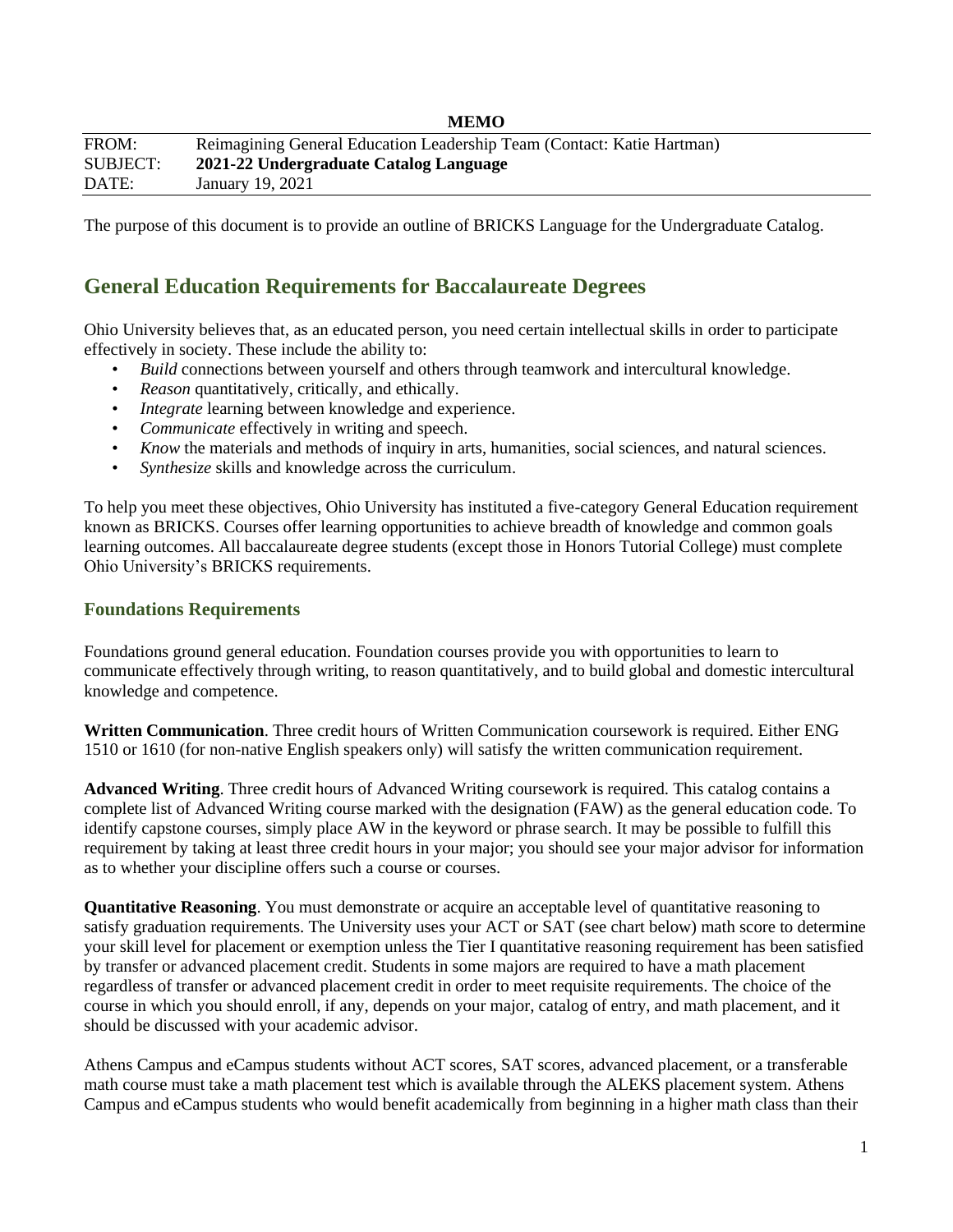original placement indicates are also welcome to use the ALEKS placement system. Athens Campus and eCampus students should direct questions to the [Mathematics Department](https://www.catalogs.ohio.edu/preview_entity.php?catoid=67&ent_oid=5159) at 740.593.1254. Regional and eCampus students should contact their student services offices for math placement information.

| Level           | Math Placement Minimum ACT Math<br>Score Needed | Minimum SAT Math Score<br>Needed (Test taken before March 2016) | Minimum SAT Math Score<br>Needed (Test taken March 2016 or later) |
|-----------------|-------------------------------------------------|-----------------------------------------------------------------|-------------------------------------------------------------------|
| DV              |                                                 |                                                                 |                                                                   |
| PL1             | 20                                              | 480                                                             | 510                                                               |
| PL <sub>2</sub> | 24                                              | 560                                                             | 570                                                               |
| PL3             | 30                                              | 680                                                             | 690                                                               |

To enroll in any mathematics (MATH) or other Quantitative Reasoning course, you must either place at the specific level required for that course or satisfy the appropriate requisites. Quantitative Reasoning courses are marked in this catalog with the designation (FQR) as the general education code.

Placement levels are:

- **DV** (Developmental): Placement at this level indicates the need for further preparation before enrolling in a Tier I quantitative skills course. You must complete [MATH D004](https://www.catalogs.ohio.edu/content.php?catoid=67&navoid=5511#tt3811) or [MATH D005](https://www.catalogs.ohio.edu/content.php?catoid=67&navoid=5511#tt7427) before enrolling in a quantitative reasoning course.
- **PL1** (Placement Level 1): Placement at this level indicates preparation for any of the following courses that will fulfill quantitative reasoning: [List courses here]
- **PL2** (Placement Level 2): Placement at this level indicates preparation for Level 1 courses as well as these additional quantitative reasoning courses: [List courses here] *Note: [MATH 1300](https://www.catalogs.ohio.edu/content.php?catoid=67&navoid=5511#tt3419) is the requisite course for [MATH 2301.](https://www.catalogs.ohio.edu/content.php?catoid=67&navoid=5511#tt9336) [MATH 1300](https://www.catalogs.ohio.edu/content.php?catoid=67&navoid=5511#tt4489) is not recommended unless you plan on enrolling in [MATH 2301.](https://www.catalogs.ohio.edu/content.php?catoid=67&navoid=5511#tt4730) Students cannot earn credit for both [MATH 1350](https://www.catalogs.ohio.edu/content.php?catoid=67&navoid=5511#tt6900) and [2301](https://www.catalogs.ohio.edu/content.php?catoid=67&navoid=5511#tt7919) .*
- **PL3** (Placement Level 3): Placement at this level demonstrates quantitative skill competence sufficient to fulfill the quantitative reasoning requirement. If your major requires that you enroll in a quantitative reasoning course, placement at Level 3 indicates preparation for [MATH 2301](https://www.catalogs.ohio.edu/content.php?catoid=67&navoid=5511#tt5509) and any course in Level 1 or 2. A Level 3 placement does not guarantee a waiver of college or major requirements in mathematics. Contact your college student services office to see if a college waiver is in effect for your major.

**Intercultural Explorations**. Two credit hours of Intercultural Exploration coursework is required. The following courses fulfill the Intercultural Explorations requirement and are marked in this catalog with the designation (FIE) as the general education code. [List courses here]

#### **Pillars Requirements**

Pillars support breadth of knowledge. Pillar courses provide you with opportunities to learn the acquire subjectmatter knowledge and learn the methods of inquiry associated with the humanities, natural sciences, and social sciences. Through breadth of knowledge, Pillar courses will enable you to explore multiple viewpoints, ideas, and disciplines important for any career.

**Humanities: Texts and Contexts**. Three credit hours of Humanities: Texts and Contexts coursework is required. The following courses fulfill the Humanities: Texts and Contexts requirement and are marked in this catalog with the designation (PHTC) as the general education code. [List courses here]

**Humanities: Arts**. Three credit hours of Humanities: Arts coursework is required. The following courses fulfill the Humanities: Arts requirement and are marked in this catalog with the designation (PHA) as the general education code. [List courses here]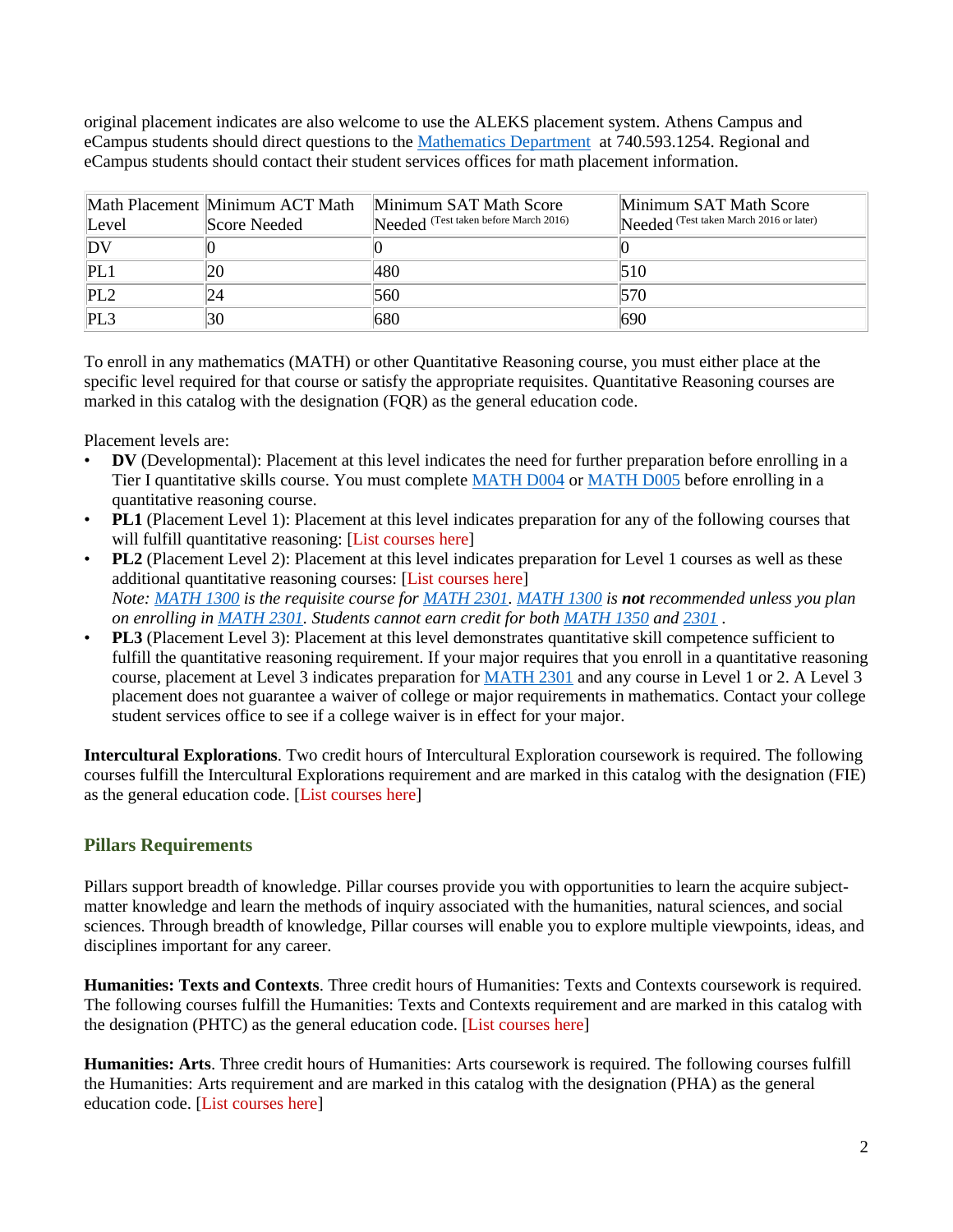**Natural Sciences**. Three credit hours of Natural Science coursework is required. The following courses fulfill the Natural Sciences requirement and are marked in this catalog with the designation (PNS) as the general education code. [List courses here]

**Social or Behavioral Sciences**. Three credit hours of Social or Behavioral Science coursework is required. The following courses fulfill the Social or Behavioral Sciences requirement and are marked in this catalog with the designation (PSBS) as the general education code. [List courses here]

#### **Arches Requirements**

Arches span disciplinary perspectives. Arch courses provide you with opportunities to explore a single topic through multiple liberal arts disciplines. Arch courses also offer opportunities for you to develop your critical thinking and teamwork skills. To complete the requirement, you are required to take at least three credit hours from Connected World, Constructed World, and Natural World courses listed below.

**Connected World**. Three credit hours of Connected World coursework is required. The following courses fulfill the Connected requirement and are marked in this catalog with the designation (ACNW) as the general education code: [List courses here]

**Constructed World**. Three credit hours of Constructed World coursework is required. The following courses fulfill the Constructed World requirement and are marked in this catalog with the designation (ACSW) as the general education code. [List courses here]

**Natural World**. Three credit hours of Constructed World coursework is required. The following courses fulfill the Constructed World requirement and are marked in this catalog with the designation (ANW) as the general education code: [List courses here]

#### **Arch Topics**

You are encouraged (but not required) to take courses from a single Arch topic in order to build your critical thinking and teamwork skills through multiple liberal arts disciplines focused on the same broad topic. Descriptions of the Arch topics are provided below:

The **Global Connections Arch** explores diverse cultural, economic, social, political, biological, and ecological systems in historical and contemporary contexts, with an emphasis on interconnections that shape our local and global communities. Courses examine the form and movement of people, ideas, resources, technologies, and processes within and across borders. Learn how to communicate across cultures, work in diverse global contexts, and become a successful global citizen in a rapidly changing multicultural world.

The **Health and Wellness Arch** explores interconnections between minds, bodies, and society that affect our personal and community health and well-being. These interconnections include local, regional, national, and global systems of nourishment, caregiving, healing, support, recovery, and health care, both past and present. Courses in this Arch also examine contributors to illness, disease, injury, and death as well as ways in which social, economic, environmental, and political inequities adversely affect health and wellness. Learn how to optimize quality of life through healthy nutrition, exercise, and other lifestyle choices and how personal well-being is connected to the public policies, social norms, and general welfare of our communities.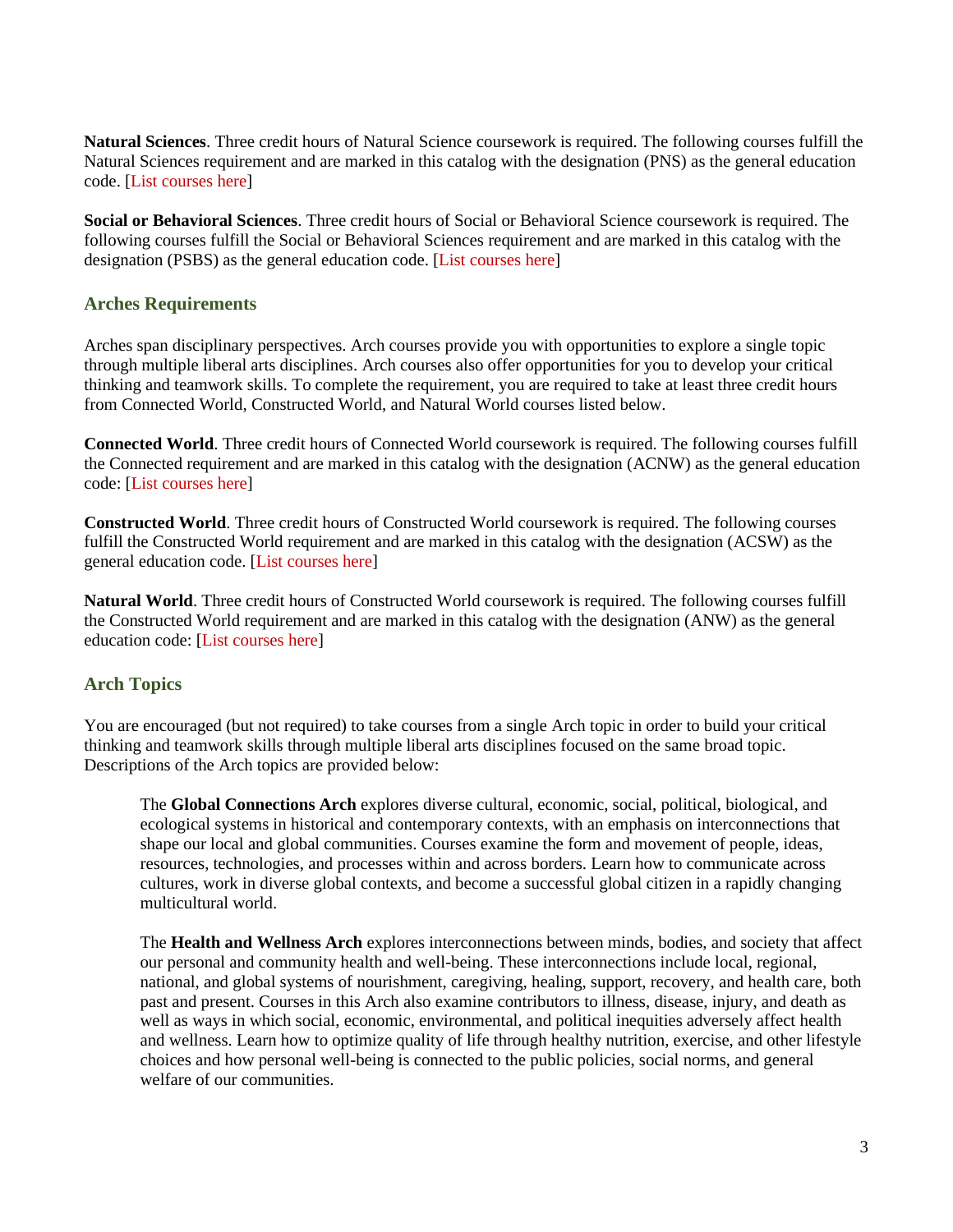The **Science, Technology, and Society Arch** explores the grand landscape of science, technology, and society, and the interplay among them. Learn how to synthesize the insights from different disciplines and critically evaluate the reciprocal influence of these three areas on one another.

The **Society and Justice Arch** examines the interdependency of social norms and law, and how this relationship in turn shapes conceptions of justice. In this Arch, students will learn how individuals and groups use socio-political, scientific, and legal tools to mobilize for justice and the kinds of barriers they encounter along the way. Learn how your voice and actions can play a role in positive social change.

The **Sustainability Arch** encompasses the three pillars of environmental health, social equity, and economic vitality, with the goal of creating thriving, healthy, diverse, and resilient communities for this generation and generations to come. The Sustainability Arch places emphasis on critical thinking and teamwork directed at sustainability issues, problems, and solutions. Achieving sustainability will require an understanding of human and environmental systems and the complex interactions between them, from local to global levels. The Arch invites you to envision a meaningful future, to explore your own personal values, and to think critically about economic, social, political, cultural, and scientific assumptions about humans' relationships to the environment.

### **Bridges Requirements**

Bridges connect common goals to disciplines. Bridge courses provide you with opportunities to develop specific abilities frequently sought by employers and important to an educated society.

**Speaking & Listening**. One credit hour of Speaking & Listening coursework is required. The following courses fulfill the Speaking & Listening requirement and are marked in this catalog with the designation (BSL) as the general education code. [List courses here]

**Ethics & Reasoning**. One credit hour of Ethics & Reasoning coursework is required. The following courses fulfill the Ethics & Reasoning requirement and are marked in this catalog with the designation (BER) as the general education code. [List courses here]

**Diversity & Practice**. One credit hour of Diversity & Practice coursework is required. The following courses fulfill the Diversity & Practice requirement and are marked in this catalog with the designation (BDP) as the general education code. [List courses here]

**Learning & Doing**. One credit hour of Learning & Doing coursework is required. The following courses fulfill the Learning & Doing requirement and are marked in this catalog with the designation (BLD) as the general education code. [List courses here]

#### **Capstones Requirement**

Capstones complete general education. Capstone courses provide you with opportunities to integrate and apply what you have learned throughout your learning journey.

Two credit hours of Capstone coursework is required. This catalog contains a complete list of capstone courses marked with the designation (CAP) as the general education code. To identify capstone courses, place CAP in the keyword or phrase search. It may be possible to fulfill this requirement by taking at least two credit hours in your major; you should see your major advisor for information as to whether your discipline offers such a course or courses.